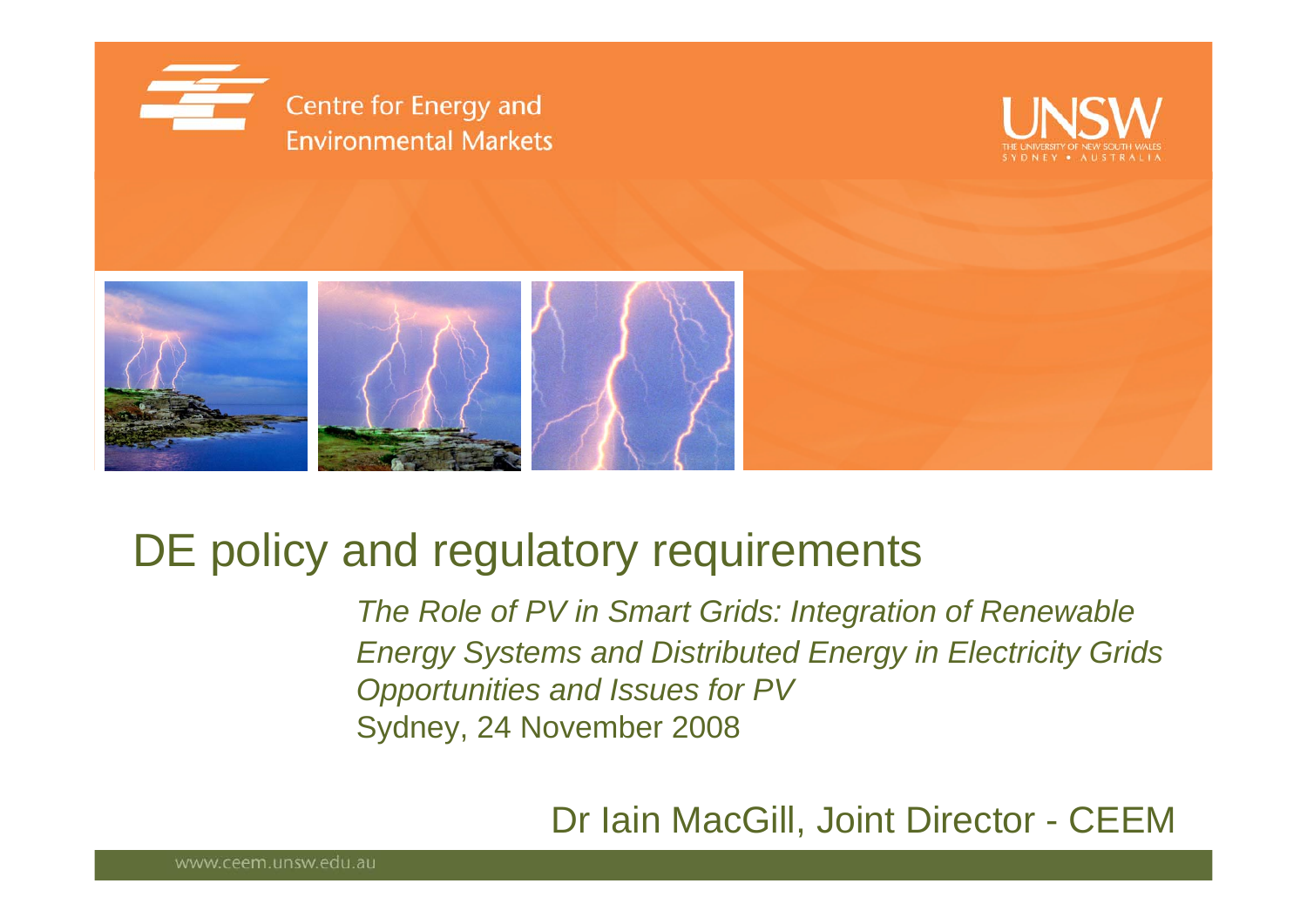



#### CEEM established …

- *to provide a formal interdisciplinary framework* for joint work between UNSW researchers in Engineering, Business, Social Sciences, Environmental Sciences…
- *through UNSW Centre* providing Australian research leadership in interdisciplinary design, analysis + performance monitoring of energy + environmental markets, associated policy frameworks
- *in the areas* of
	- **Energy markets** 
		- spot, ancillary services and derivative markets, **retail markets**
		- *Primary focus on the Australian NEM*
	- **Energy related environmental markets** 
		- Eg. National Emissions Trading, MRET, Energy Efficiency Certificate Trading, Renewable energy support…
	- **Broader policy frameworks and instruments to achieve desired societal** energy and environmental outcomes

*More information at www.ceem.unsw.edu.au*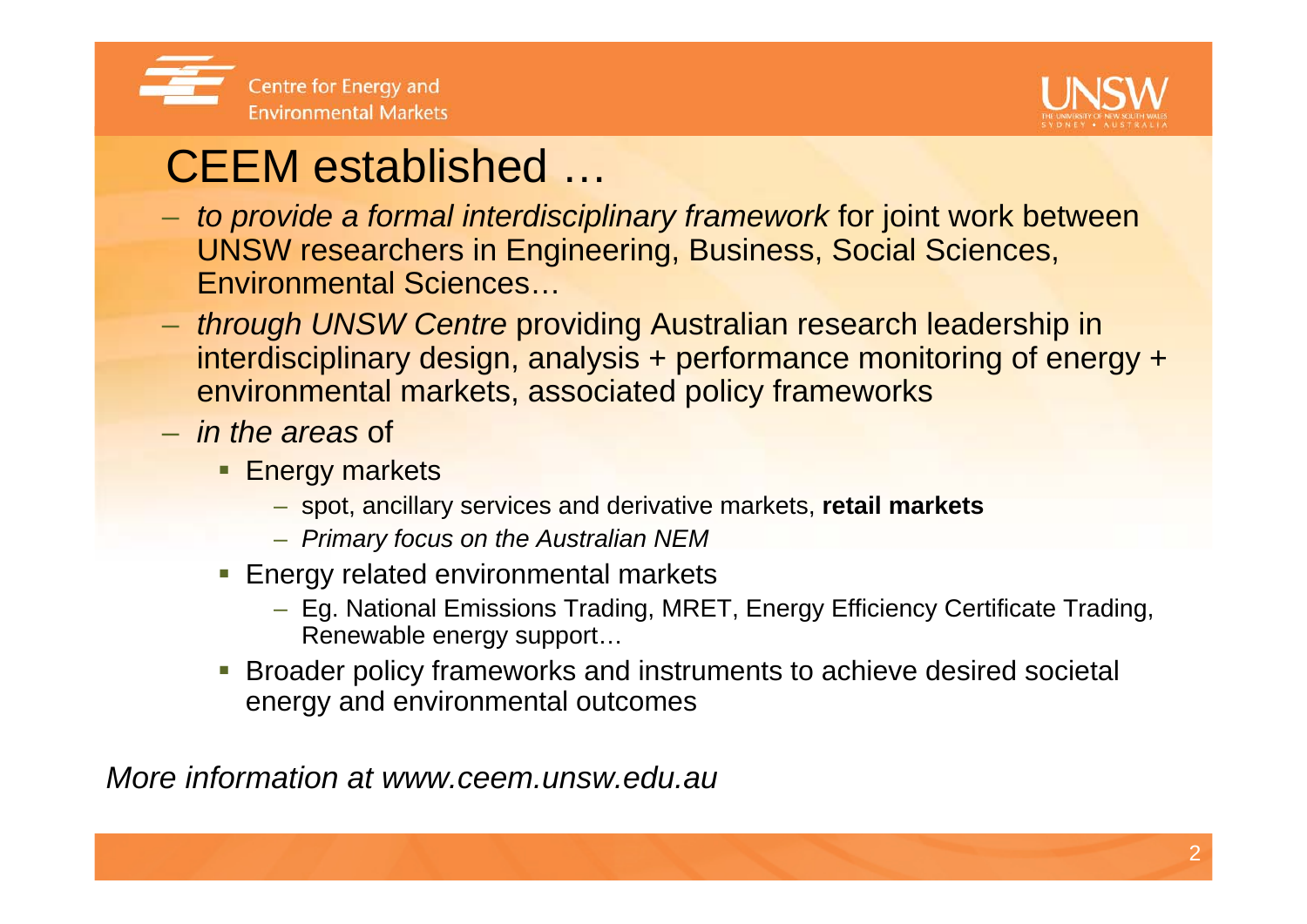



## Decision-making in the electricity industry: *… as a centralised engineering optimisation problem*

#### п Given:

- An inventory of all existing & potential future generation, network & demand-side electrical equipment:
- All their technical parameters, operating constraints, operating & capital costs, and derived 'energy service' benefits of demand
- All externality costs and benefits associated with operation and investment of all these options
- Uncertainties in all of the above most of these without understood probabilities
- … and the ability to control all generation, network & end-use equipment
- $\mathcal{L}_{\mathcal{A}}$  Calculate a strategy to maximise overall societal benefit:
	- Solve a stochastic non-linear dynamic optimisation problem for operating & investment decisions in generation, network and demand side equipment accounting for the special characteristics of electricity and electrical networks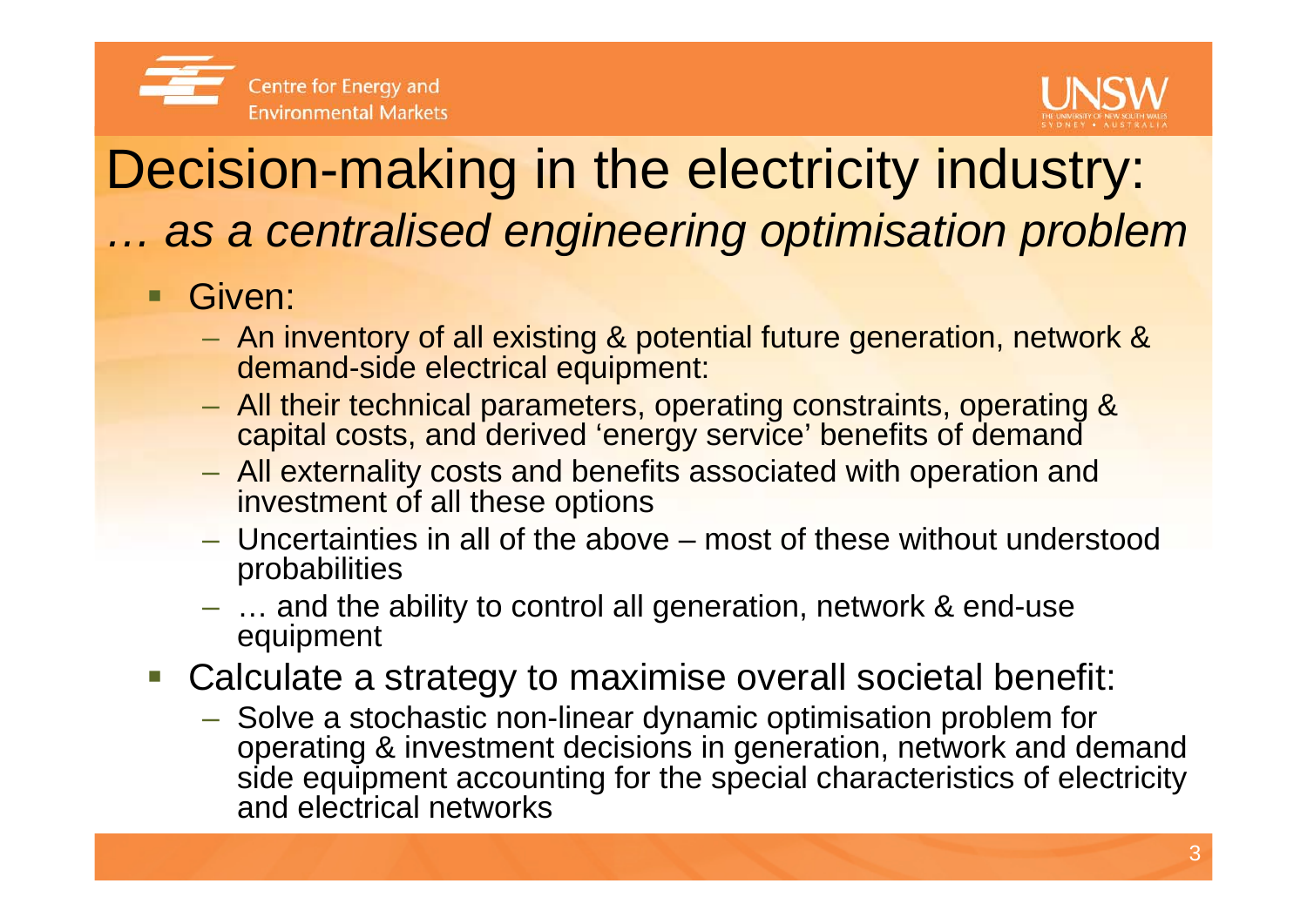



## Decision-making in the electricity industry: *… as decentralised commercial optimisation problem*

- Ξ Given industry 'market' participants who in aggregate know:
	- all existing & potential future generation, network & demand-side electrical equipment:
	- All their technical parameters, operating constraints, operating & capital costs, and derived 'energy service' benefits of demand
	- All externality costs and benefits associated with operation and investment of all these options
	- Uncertainties in all of the above most of these without understood probabilities
	- $-$  ... and who have the ability to control their own generation, network  $\&$ end-use equipment
- Ξ Establish markets that maximise overall societal benefit:
	- Spot and future prices for markets in energy and ancillary services and externalities that incentivise profit-maximising market participants to undertake decisions that contribute to maximising societal welfare over the long term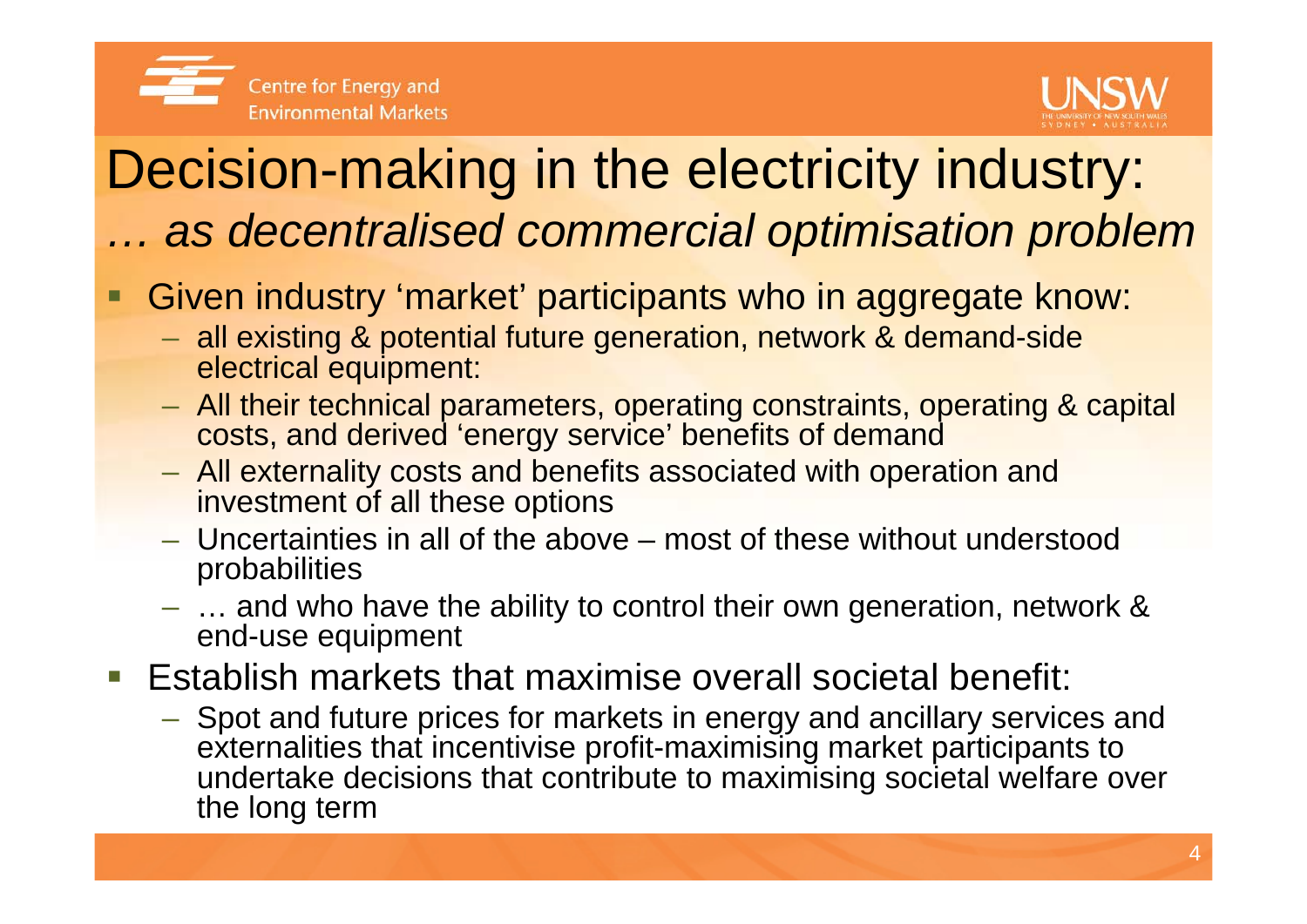



## Decision-making in the 'real world' EI

- $\blacksquare$  Some centralised decision-making inevitable:
	- Instantaneous & continuous energy flow
	- Network, generation & end-use services hard to separate
- **Some decentralised decision-making inevitable:** 
	- Demand-side of the industry largely privately owned
- e<br>Santa Traditional industry structure centralised supply-side
- Ξ Some industries worldwide have undertaken restructuring to provide a greater role for market-based competition
	- Requires 'designer' markets as special characteristics of electrical flows not amenable to traditional commodity markets:
	- Possible wholesale, ancillary service and retail energy markets
	- Some decision making still centralised security & networks
	- *Not so much deregulation as re-regulation*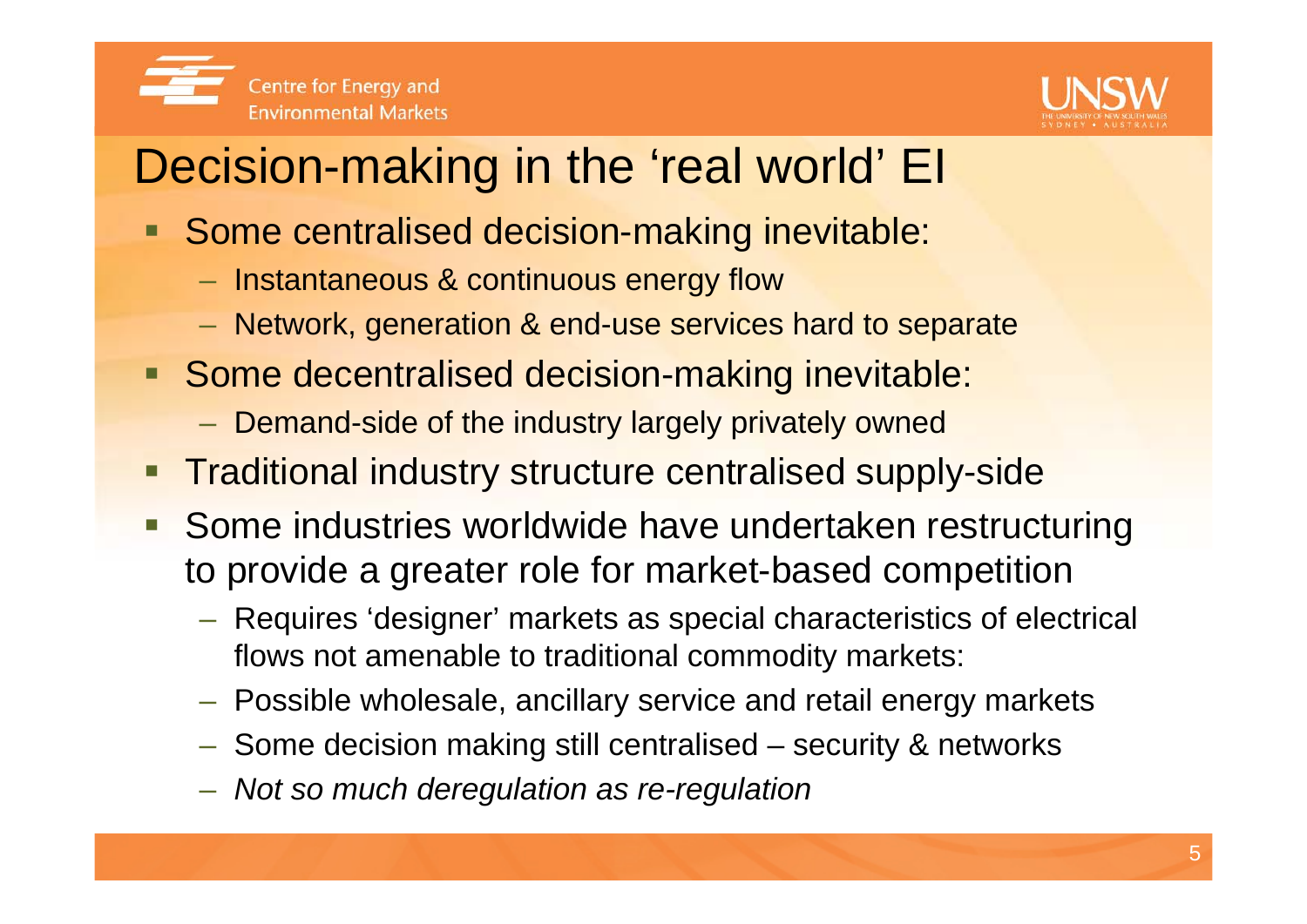



#### Challenges and opportunities for Distributed Energy

- How well do restructured industry arrangements establish and allow DE to suitably receive
	- Energy and network values
		- **Locational, time varying + contingent value of energy and necessary network** flows: *spot but also future prices b/c decisions now impact on later decisions*
	- Environmental values
		- 'command and control' regulation yet also possible schemes incl. ETS, MRET and feed-in tariffs that internalise environmental & social externalities
- Ξ A question of wholesale & retail market design, network regulation and surrounding policy frameworks
	- Challenges of technology and participant neutrality for emerging DE options that have very different technical & economic characteristics, location near and ownership by end-users
	- *Retail markets where DE resides are the 'unfinished' business of many electricity industry restructuring processes*
	- *Intersection of regulated network and competitive supply/demand options invariably complex and imperfect*
	- No serious efforts yet in most jurisdictions to address environmental, energy security and wider social externalities of energy markets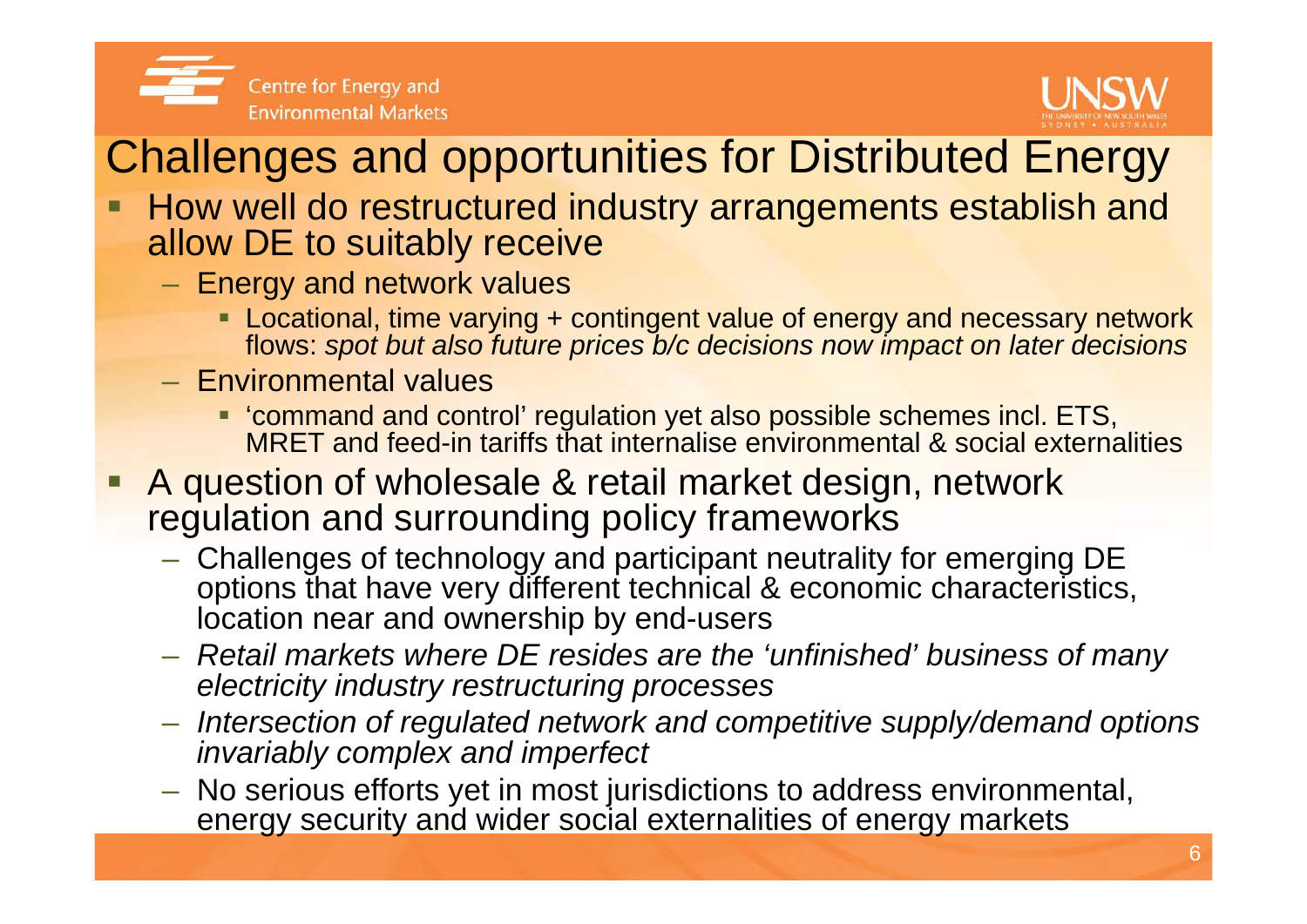



#### One perspective on Smart grids and DE (Outhred, 2008)

- The key objective for the "smart grid" concept is:
	- Coordinated, decentralised investment in & operation of distributed resources to deliver net societal benefits
- Ξ Key requirements in achieving this objective are:
	- A protocol for interfacing "smart grid" elements to create an effective technological system (electricity industry)
	- An associated communications system
	- A formal decision-making framework to allocate authority & accountability to decentralised decision-makers
	- A formal incentive/penalty regime to align the incentives of decentralised decision-makers with societal objectives
	- A robust migration path to a "smart grid future"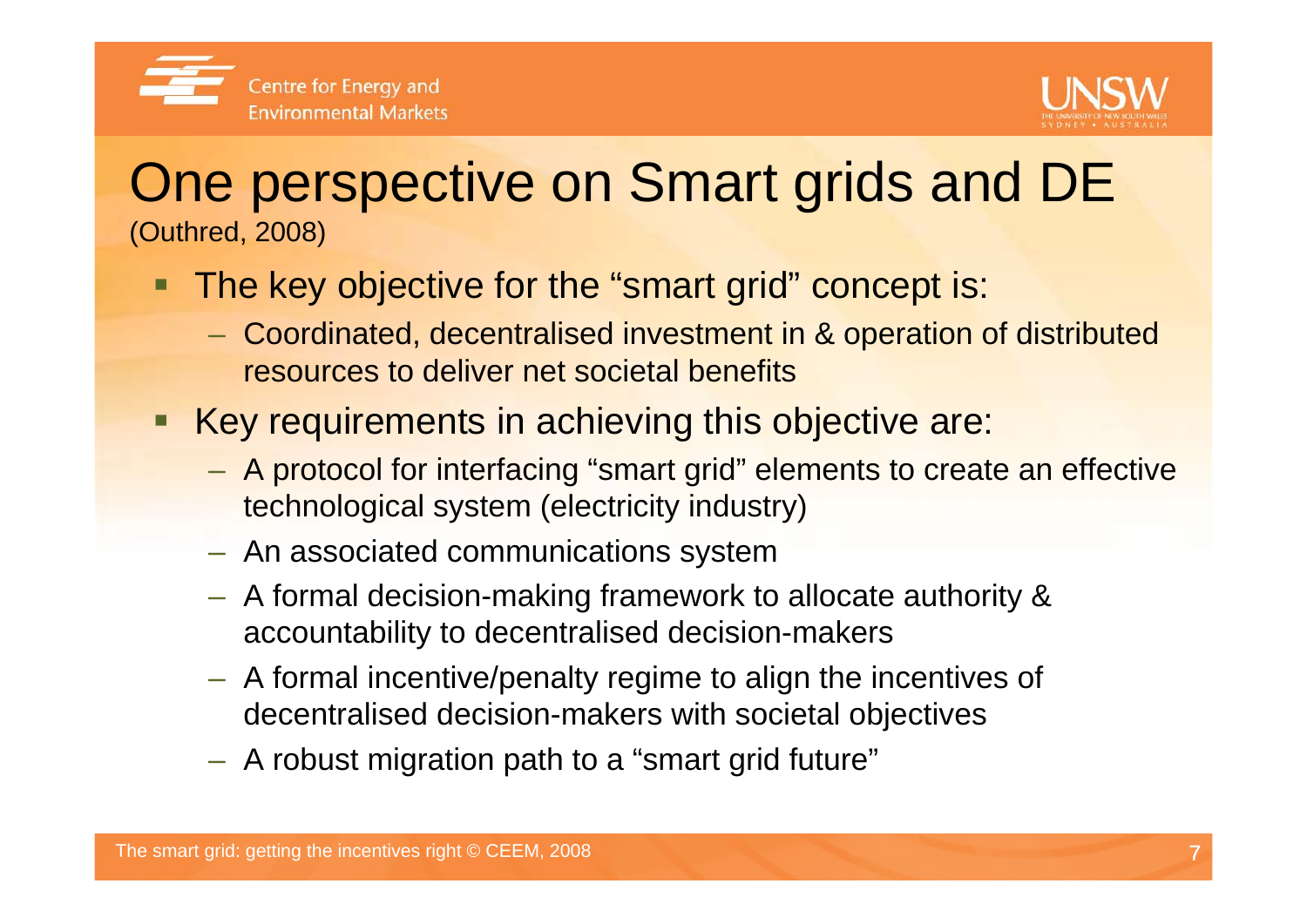



# Present retail market design in Australia

- Г Retail market design for large end-users:
	- Competitive retail market (not yet mature)
	- Regulated network pricing (not yet mature)
- **Retail market design for small end-users:** 
	- Regulated or partially competitive retail market
	- Simplified tariff structure; immature metering; profiling
	- Network charges usually passed through retailer
	- Little support for informed end-user decision making
- **Some social policy objectives internalised**
- p. Some environmental objectives internalised
- **EXTERG** Deportunities for distributed energy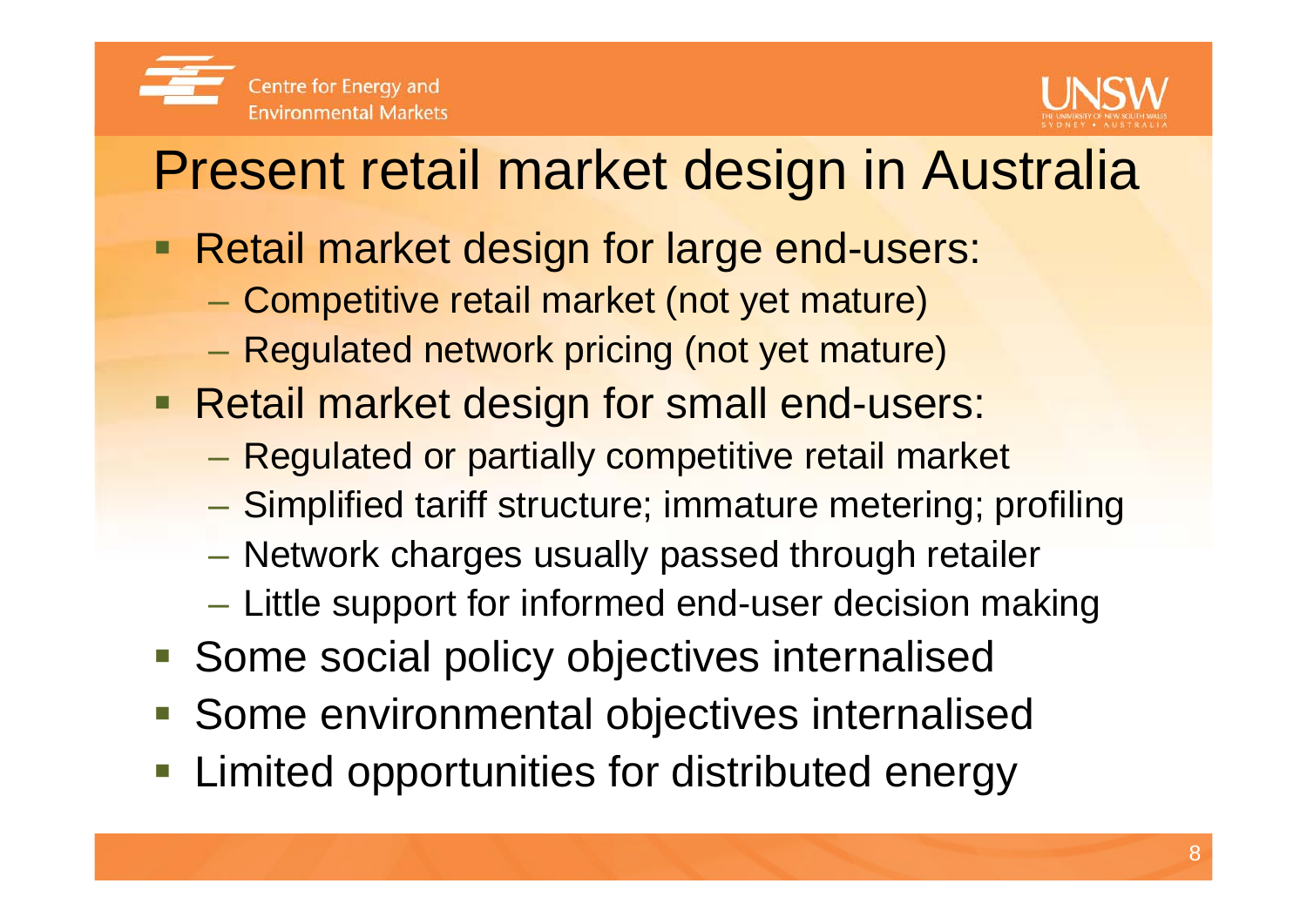



## Current Full Retail Competition limited

". an important reason there is effective competition in Victoria is "Because the provision of energy is viewed as a homogenous, low engagement service… "

> AEMC, Effectiveness of Competition in Victoria, 2008



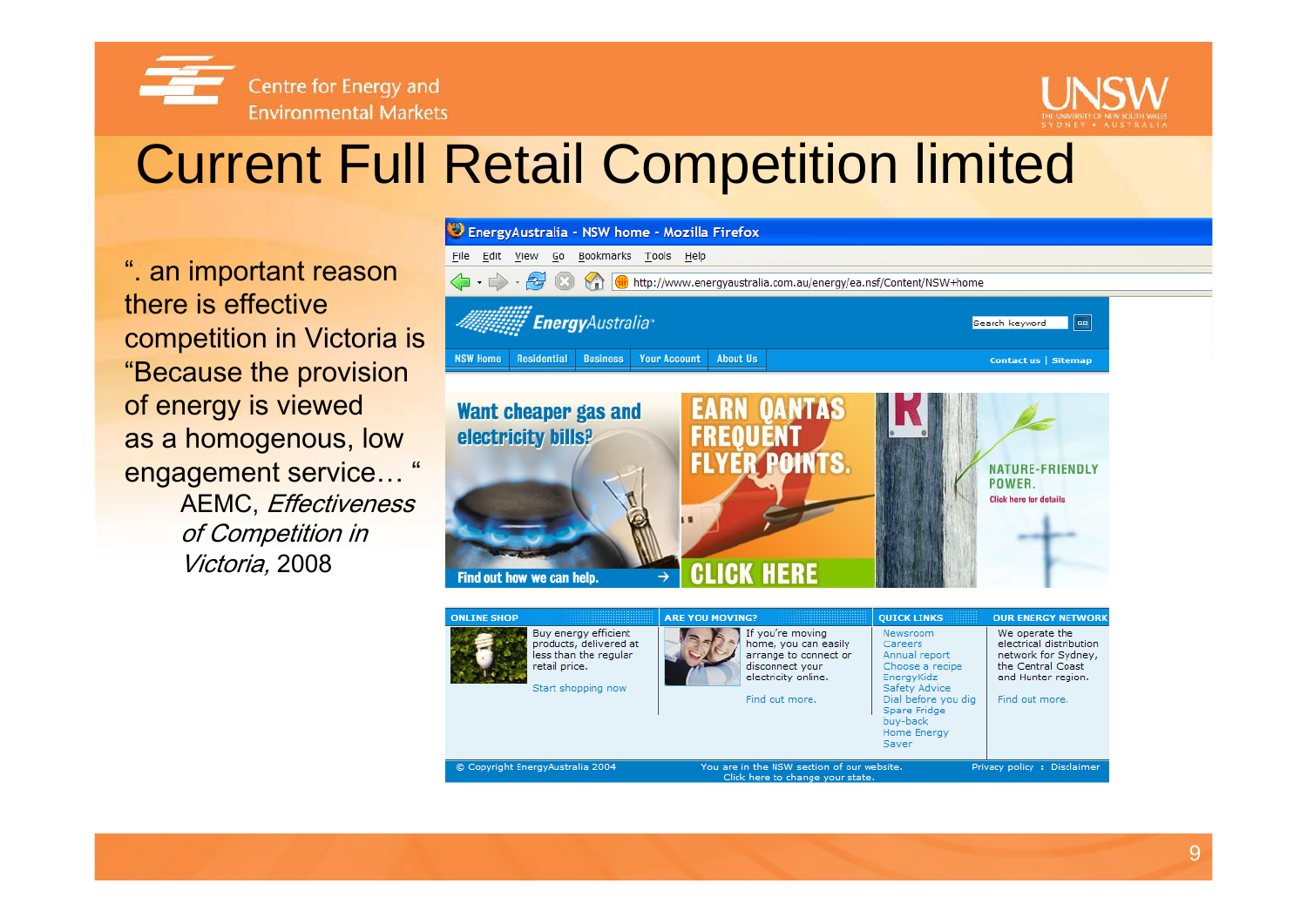



## Load growth driving major network expenditure

**Figure 1.1: Building Block components** of the annual revenue requirement (\$bn nominal)



(Energy Australia, 20010-14 Expenditure Plans)





- Maintaining modern infrastructure standards
- Reliability
- Growth
- Replacement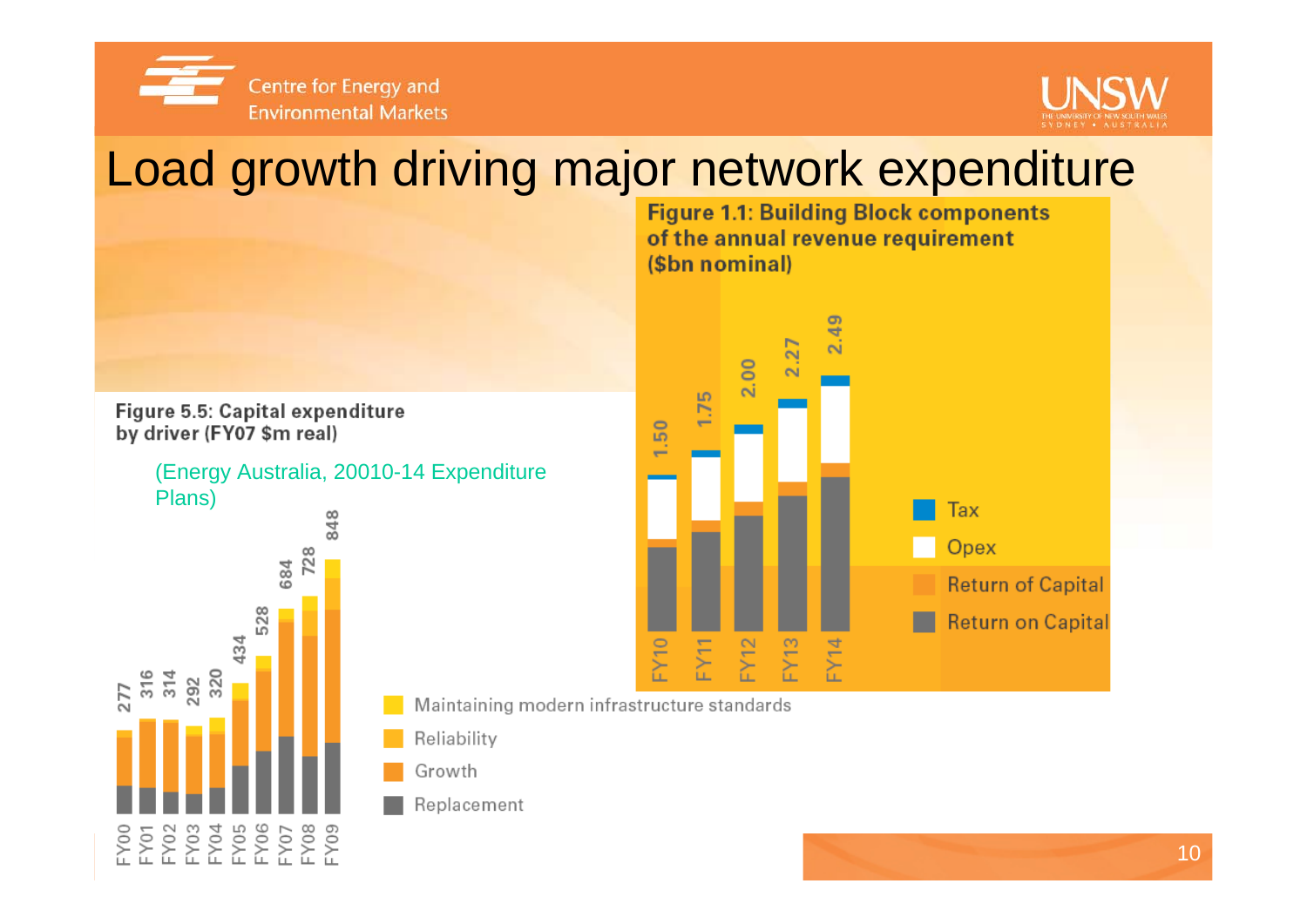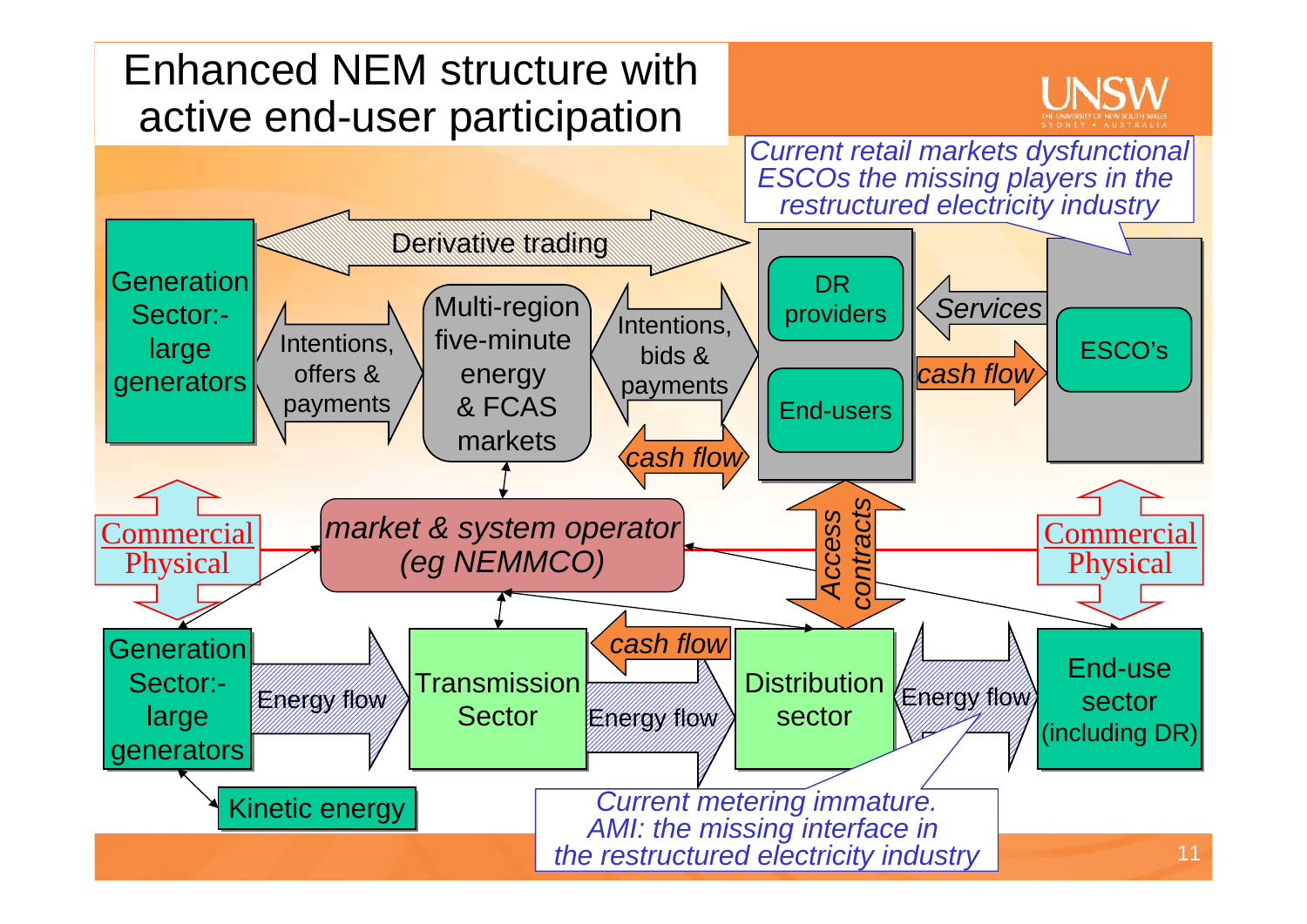



## Wider policy frameworks to address externalities

- **Emissions trading to date largely a debacle** 
	- EU ETS has had very limited impact on emissions yet sending extraordinary cashflows to large emitters and other major energy market participants
		- **Little support for DE beyond higher energy prices**

#### **Renewables deployment**

- Some measures have achieved far greater success in reducing emissions, establishing new industries & beginning transformation of electricity industries
- Challenge of finding policy approaches that maximise electricity industry value of these renewables while driving transformation
	- Mixed experience with some Green Certificate schemes
	- **Feed-in tariffs demonstrated success but 'hide' energy market signals**
- **Distributed Energy** 
	- Diversity of technologies and opportunities will require comprehensive & coherent policies wrt information, regulation & incentives sufficient to overcome existing barriers